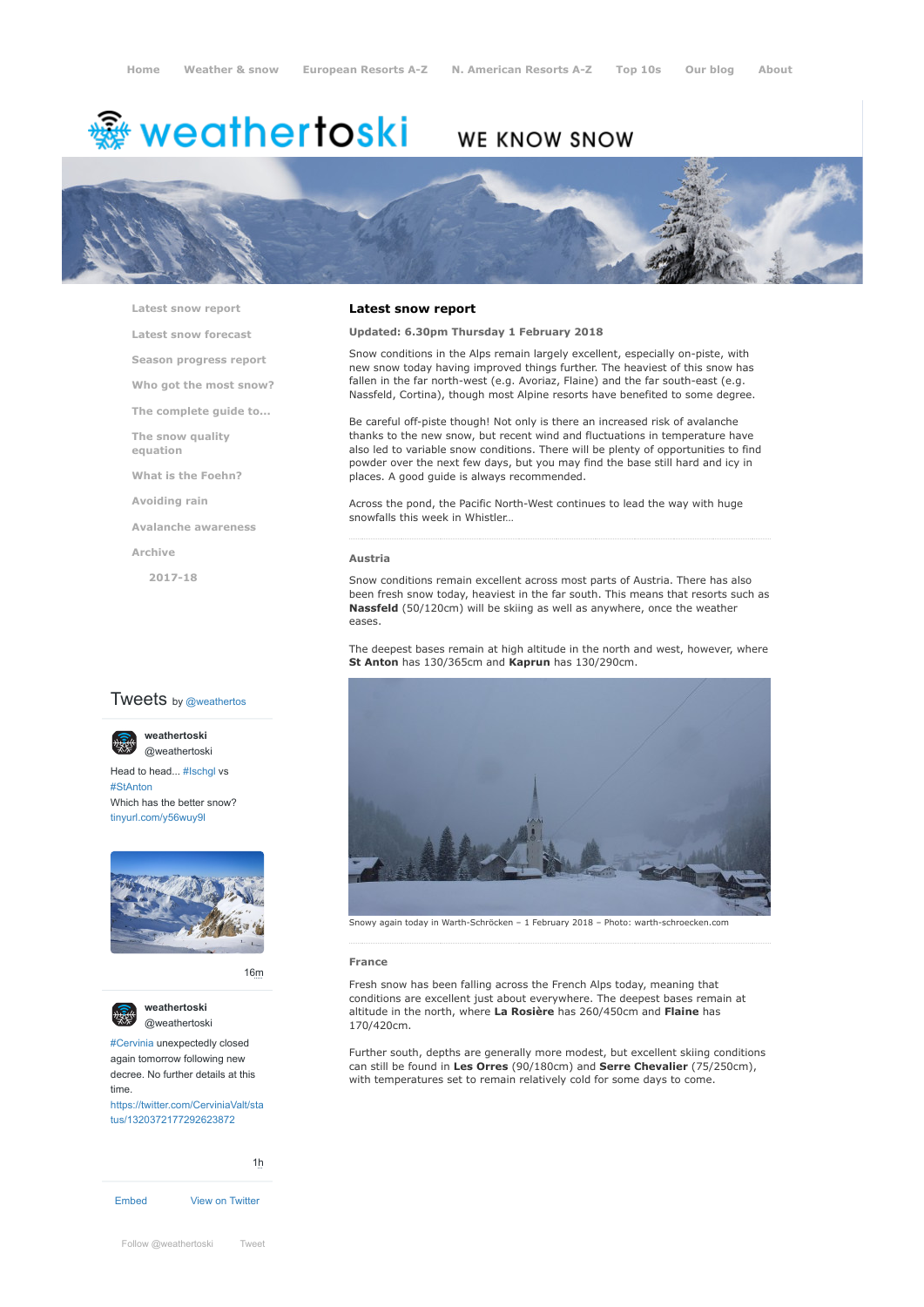

Tailor-made ski holidays and short breaks to some of the finest hotels in the Alps

020 3397 8450





# **Contact us...**

**Got a burning question about weather or snow conditions in the Alps?** [Contact us](https://www.weathertoski.co.uk/about-1/contact-us/) and we'll do our best to answer it...

E: [info@weathertoski.co.uk](mailto:fraser@weathertoski.co.uk)

T: +44 (0)20 3151 3154

[Website terms of use](https://www.weathertoski.co.uk/about-1/website-terms-of-use/)

[Privacy notice](https://www.weathertoski.co.uk/about-1/privacy-notice/)



Snowing hard in Châtel this morning – 1 February 2018 – Photo: chatel.com

#### **Italy**

Snow conditions are generally excellent across the Italian resorts, with at least a little fresh snow for most resorts and some more significant dumps in progress across the eastern Alps (e.g. Dolomites).

The deepest snow-pack is still in the west, where **La Thuile** has 75/300cm and **Cervinia** has 250/415cm. Further east, there is still plenty of snow, with 106/120cm in **Livigno** and 125/154cm in **Arabba** - figures that are set to rise over the next 24 hours.



Mixed weather today in Sestriere - 1 February 2018 - Photo: vialattea.it

**Switzerland**

Fresh snow is falling across many Swiss resorts today which will further improve the already very favourable snow conditions, especially on-piste. As with elsewhere in the Alps, the off-piste situation is more variable, thanks to the recent wind and fluctuations in temperatures.

In the west, **Verbier** now has base depths of 85/345cm depending on altitude, while **Zinal** has 120/280cm. The figures are also impressive further east, where **Klosters** has 130/250cm and **Laax** has 58/448cm.



Snowing today in St Moritz – 1 February 2018 – Photo: stmoritz.ch

**Rest of Europe**

It's snowing again in many Pyrenean resorts, especially on the French side where **Cauterets** has seen 10cm of fresh today and has base depths of 80/140cm.